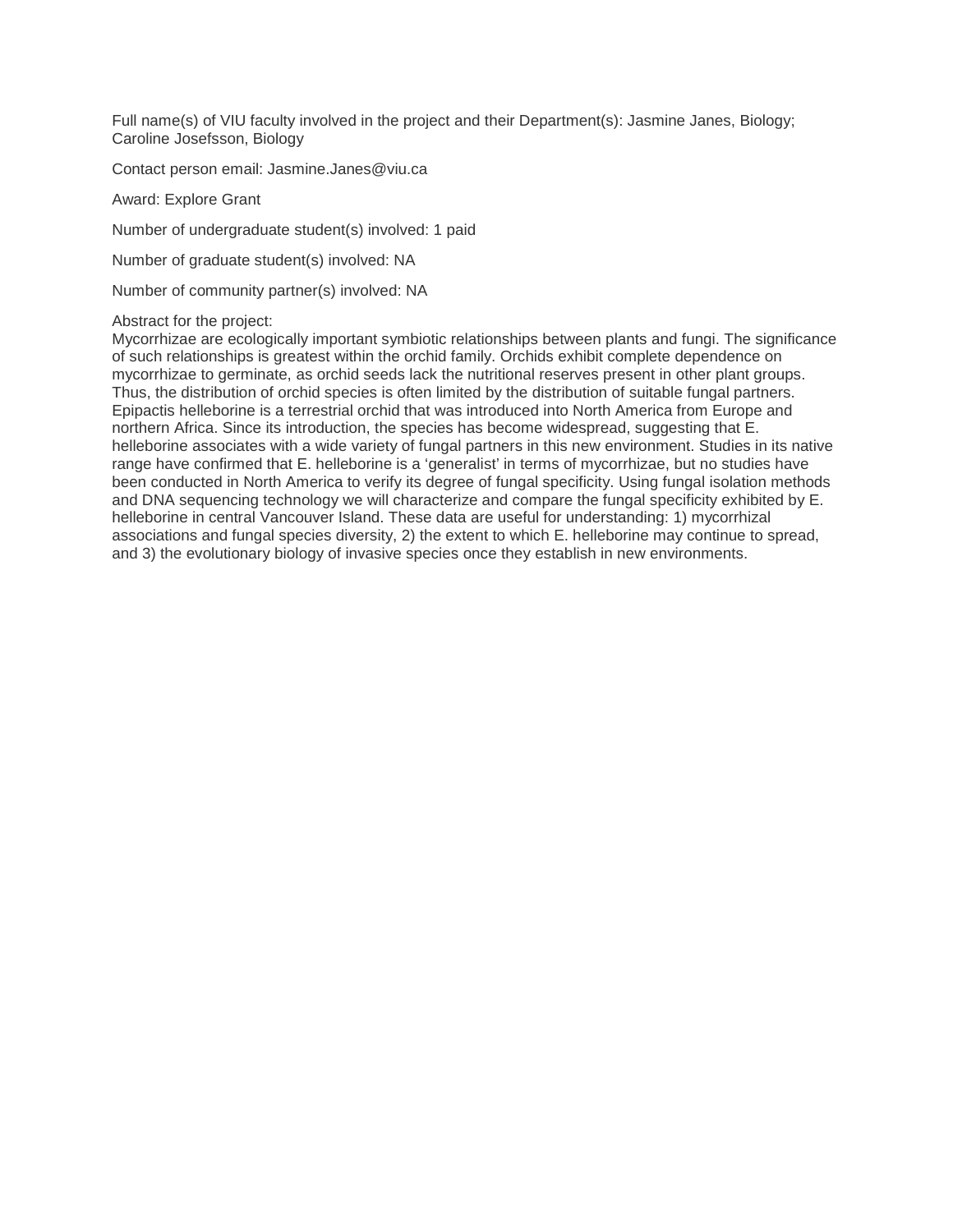#### **Specificity of mycorrhizal associations in the introduced orchid** *Epipactis helleborine*

#### *Background*

Mycorrhizae are an important, yet often understudied, component in any ecosystem (Tedersoo 2017). They represent the fungal symbiotic relationship with plants in which both parties receive benefit. The fungus typically receives additional carbohydrates from the plant, while the plant gains access to more mineral nutrients through the fungal network (Albornoz *et al.* 2016). Thus, many plant groups evolve such relationships during some point in their life history. However, the Orchidaceae are the only plant group known to exhibit complete dependence on mycorrhizae for germination (Esposito *et al.* 2016).

Orchid species possess seed that are devoid of nutrient reserves (Esposito *et al.* 2016). Consequently, the seed is microscopic and readily dispersed long distances. To germinate the seed must encounter a suitable symbiotic mycorrhiza so that it can gain nutrients to fuel growth (Waud *et al.* 2017). Thus, the distribution of orchid taxa is dependent on dispersal mechanisms and fungal distribution. These relationships can be complicated further by the fact that some orchid species exhibit species-level (one orchid, one fungus) or taxon-level specificity (one orchid, multiple fungi within a form-genus), or non-specificity, with fungal partners (Warcup 1991).

*Epipactis helleborine* is a terrestrial orchid native to Europe and North Africa that was introduced to North America (Suetsugu *et al.* 2017). Since its introduction in 1879 the species has spread widely, occurring in a variety of habitats from wetlands to deciduous forest (Argue 2012). Previous research within Europe suggests that *E. helleborine* is capable of associating with a wide range of mycorrhiza, which likely facilitated its spread throughout North America (Tesitelova *et al.* 2012, Jacquemyn *et al.* 2016). A review of the literature indicates that investigations of *E. helleborine* mycorrhizal specificity are absent within North America. This study aims to characterize the mycorrhizal associations of *E. helleborine* on Vancouver Island.

# *Methods*

#### *Site selection*

Personal observations of *E. helleborine* have been made at Milner Gardens, Linley Valley and the Cassidy area of south Nanaimo. Collection efforts will focus in these areas but opportunistic collections elsewhere will be made when possible.

# *Collection of fungal samples*

Samples will be collected during peak flowering (June-August) to ensure that correct species identification can be made. Collection methods will follow those of Janes (2009). Briefly, soil will be removed from around the plant to expose the tubers. A small cutting of the tuber will be collected and placed in sterile water. A minimum of five individuals will be samples from each site depending on population numbers. Photographs of the individual plants will be taken for reference purposes.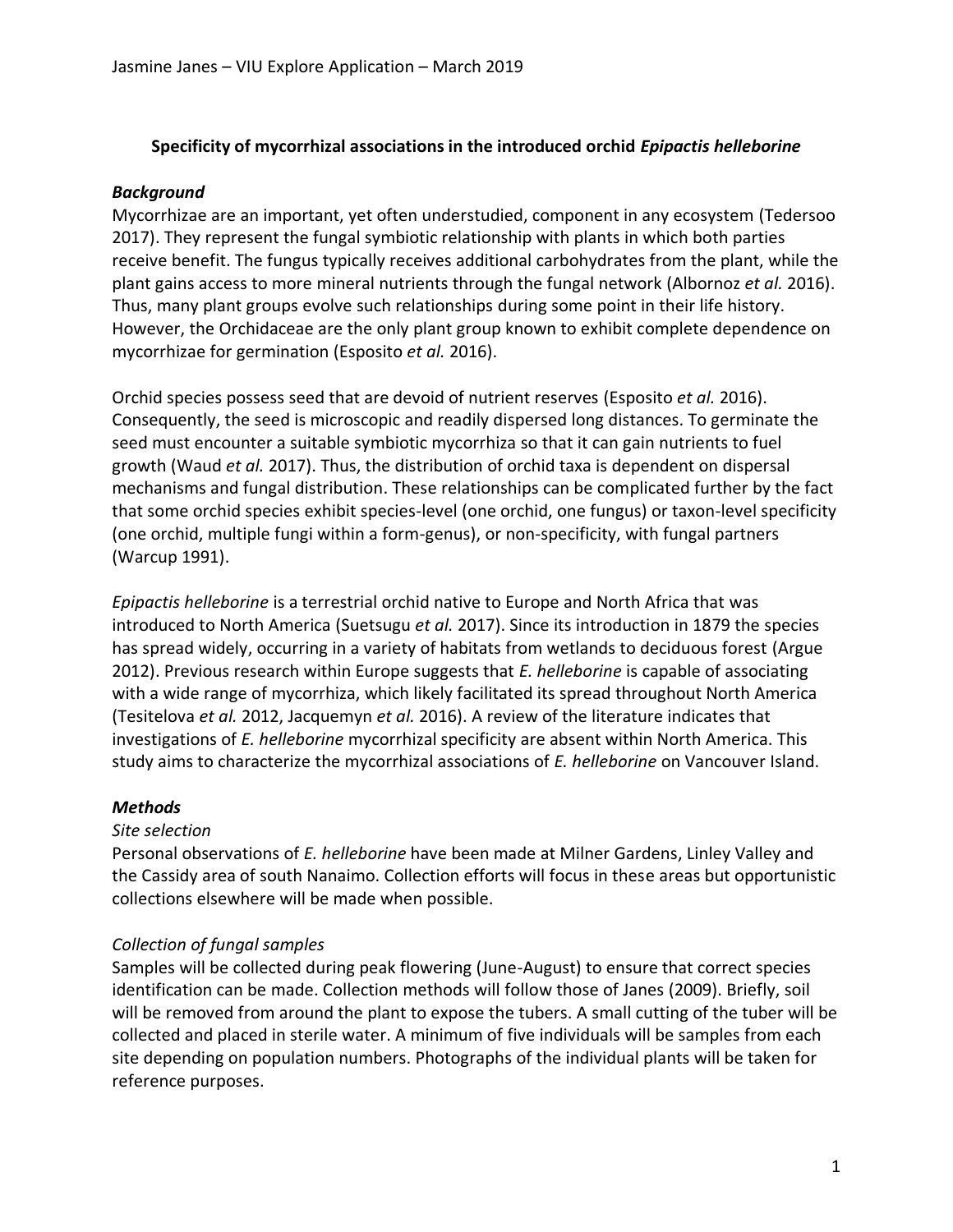# *Isolation and identification of fungal samples*

Orchid tuber tissues will be processed according to Janes (2009). The tissue will be rinsed in sterile water before being macerated under laminar flow using aseptic technique. Fungal pelotons will be extracted using microcapillary tubes and plated onto fungal isolation media (FIM). A minimum of five plates per orchid individual, each containing three pelotons, will be prepared. High numbers of replicate plates per individual will be necessary to account for contamination and potentially high numbers of different fungal isolates. Plates will be observed for fungal growth and sections of hyphae will be re-plated to obtain pure cultures.

Visual assessments of fungal characteristics will be recorded. However, fungal species can be exceptionally difficult to identify if they lack sexual features. Thus, Sanger sequencing of the internal transcribed spacer region (ITS) will be performed on pure cultures to confirm fungal identifications (Wright *et al.* 2010). Sequences will be entered into GenBank.

#### *Data analysis*

Sanger sequences will be aligned using Geneious. Evolutionary relationships among fungal isolates will be reconstructed using the MEGA add-in for Geneious. Diversity of fungal types within and between sites will be assessed and compared using one-way ANOVA.

| <b>Activity</b>   | June-Aug | Sept-Nov | Dec-Feb | Mar-May |
|-------------------|----------|----------|---------|---------|
| Sample collection |          |          |         |         |
| Sample            |          | х        |         |         |
| processing        |          |          |         |         |
| Sequencing        |          | х        |         |         |
| Data analysis     |          |          |         |         |
| Expenditure of    |          |          |         |         |
| funds             |          |          |         |         |

# *Outputs/outcomes*

This project will provide insight into: 1) how *E. helleborine* is able to colonize new areas so rapidly and successfully, 2) the degree of mycorrhizal specificity exhibited by *E. helleborine* outside of its natural range, and 3) how widespread suitable mycorrhizae are on the Vancouver Island landscape. This project will also provide substantial training for an undergraduate student in the areas of plant and fungal identification, molecular ecology, phylogenetics, aseptic technique and data analysis.

# *Plans to mobilize/commercialize knowledge/outputs*

Findings from this project will be communicated through the VIU Research and Creative Activity Symposium and VIU's Research Week. In addition, the student will be encouraged to present the work at the Pacific Ecology and Evolution Conference (PEEC) in Bamfield. We will also pursue a publication in *Mycorrhiza*.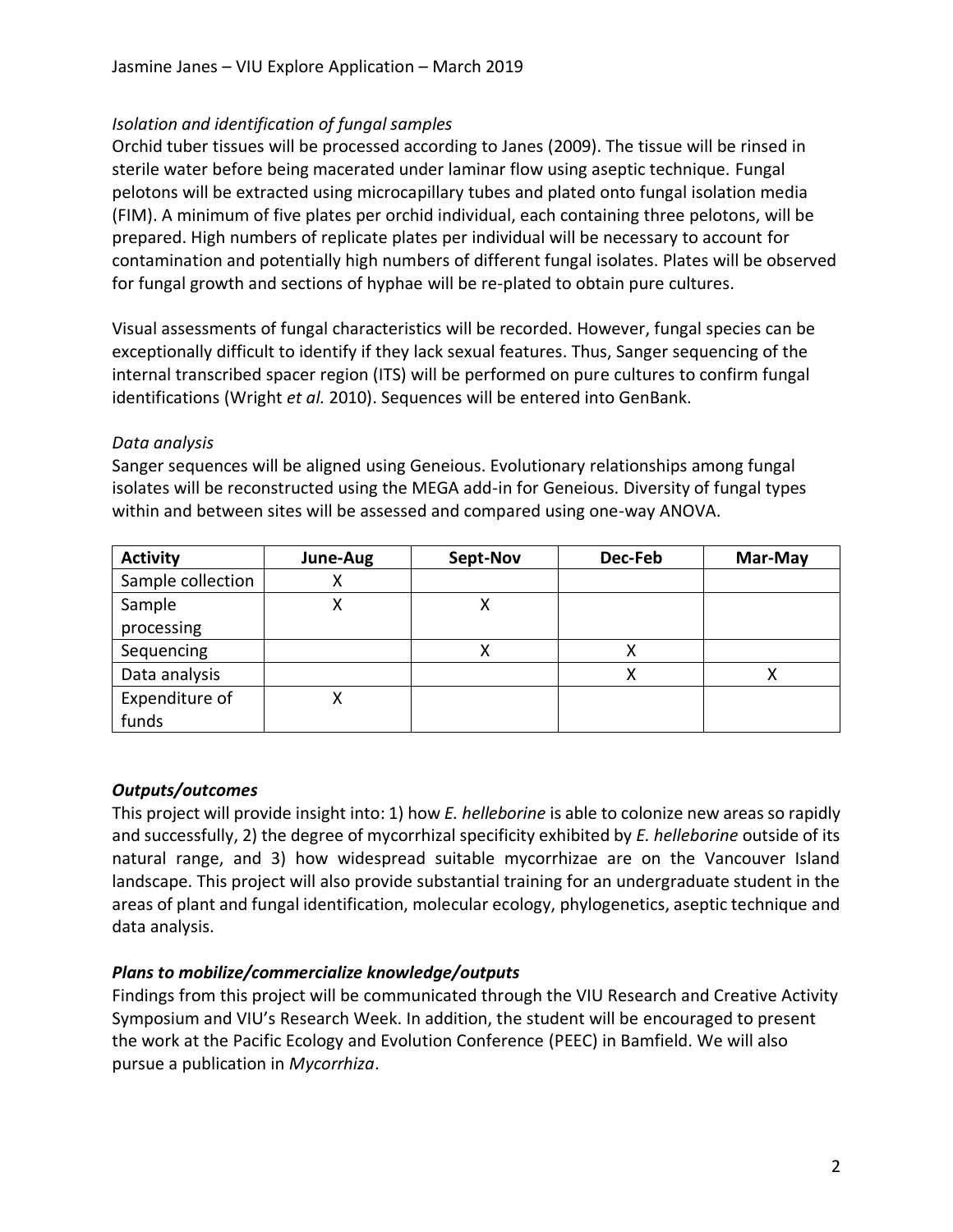# *References*

- Albornoz FE, Lambers H, Turner BL, Teste FP, Laliberte E (2016) Shifts in symbiotic associations in plants capable of forming multiple root symbioses across a long-term soil chronosequence. *Ecology and Evolution*, **6**, 2368–2377.
- Argue CL (2012) *The Pollination Biology of North American Orchids: Volume 2*. Springer, New York.
- Esposito F, Jacquemyn H, Waud M, Tyteca D (2016) Mycorrhizal Fungal Diversity and Community Composition in Two Closely Related *Platanthera* (Orchidaceae) Species (S Aceto, Ed,). *PLoS ONE*, **11**, e0164108–14.

Jacquemyn H, Waud M, Lievens B, Brys R (2016) Differences in mycorrhizal communities between *Epipactis palustris*, *E. helleborine* and its presumed sister species *E. neerlandica*. *Annals of Botany*, **118**, 105–114.

Janes JK (2009) *Techniques for Tasmanian native orchid germination*. Resource Management and Conservation Division, Hobart, Tasmania.

Suetsugu K, Yamato M, Miura C *et al.* (2017) Comparison of green and albino individuals of the partially mycoheterotrophic orchid *Epipactis helleborine* on molecular identities of mycorrhizal fungi, nutritional modes and gene expression in mycorrhizal roots. *Molecular Ecology*, 1–18.

Tedersoo L (Ed.) (2017) *Biogeography of Mycorrhizal Symbiosis*. Springer, Switzerland.

Tesitelova T, Tesitel J, Jersakova J, Rihova G, Selosse MA (2012) Symbiotic germination capability of four Epipactis species (Orchidaceae) is broader than expected from adult ecology. *American Journal of Botany*, **99**, 1020–1032.

- Warcup JH (1991) The *Rhizoctonia* endophytes of *Rhizanthella* (Orchidaceae). *Mycological Research*, **95**, 656–659.
- Waud M, Brys R, Van Landuyt W, Lievens B, Jacquemyn H (2017) Mycorrhizal specificity does not limit the distribution of an endangered orchid species. *Molecular Ecology*, 1–15.
- Wright MM, Cross R, Cousens RD, May TW, McLean CB (2010) Taxonomic and functional characterisation of fungi from the *Sebacina vermifera* complex from common and rare orchids in the genus Caladenia. *Mycorrhiza*, **20**, 375–390.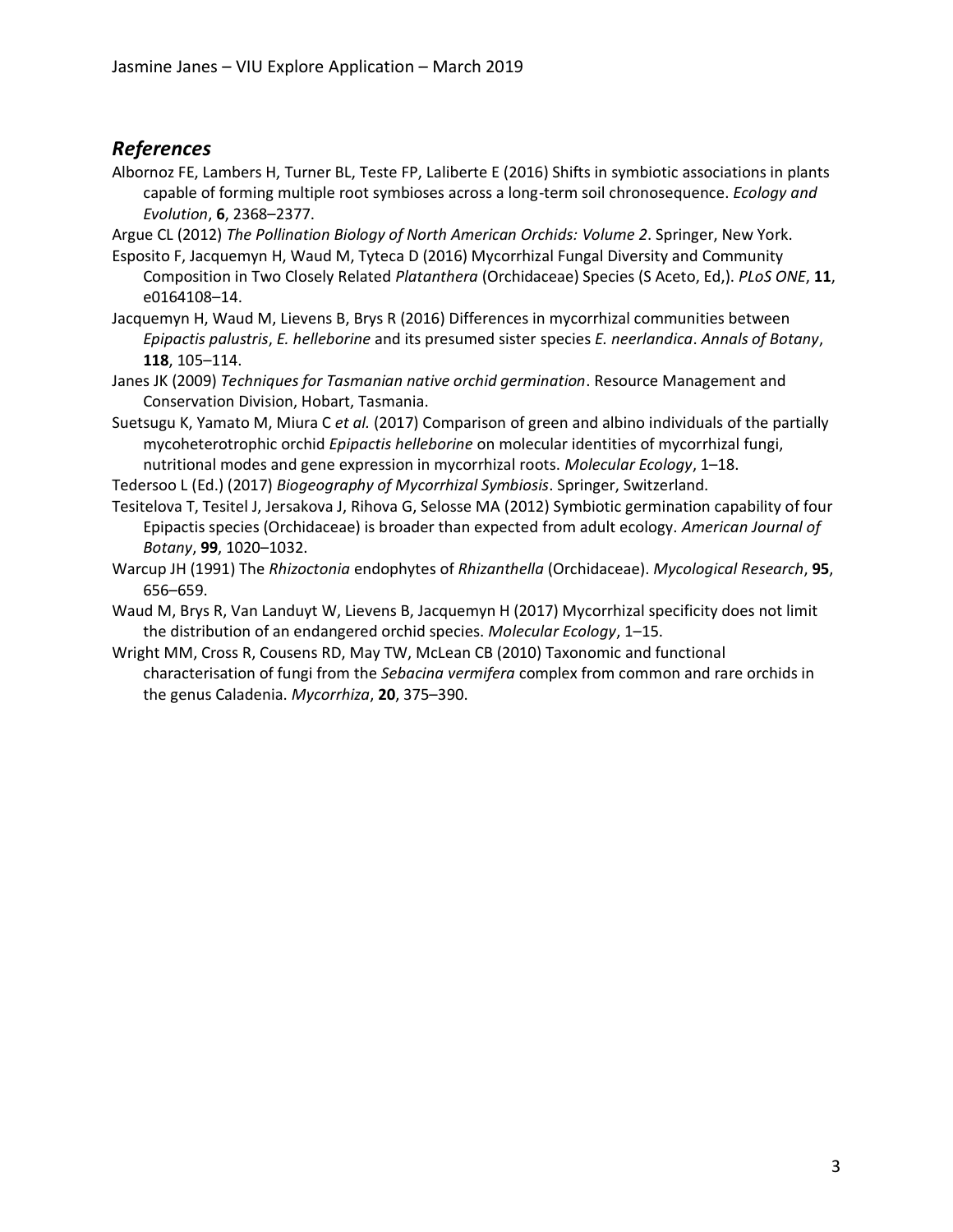| Item   | Quantity | <b>Justification</b>                                                                                                                                                                                                                                                                                                                                                                                                                                                                                                                                   | <b>Total cost</b> |
|--------|----------|--------------------------------------------------------------------------------------------------------------------------------------------------------------------------------------------------------------------------------------------------------------------------------------------------------------------------------------------------------------------------------------------------------------------------------------------------------------------------------------------------------------------------------------------------------|-------------------|
| Salary |          | As of June $1st$ 2019, the minimum wage for BC is<br>\$13.85/hr. The student will be employed over the<br>summer to begin fieldwork. To ensure that a<br>student is attracted and motivated to perform the<br>work, it is necessary to pay at least minimum wage.<br>The budgeted funds will be paid to the student,<br>providing approximately four weeks of salary.<br>The BIOL491 aspect of the project will commence in<br>Fall 2019, comprising literature reviews, statistical<br>analysis and thesis writing. This component will be<br>unpaid. | \$2,000           |
| ΤΟΤΑL  |          |                                                                                                                                                                                                                                                                                                                                                                                                                                                                                                                                                        | <b>S2.000</b>     |